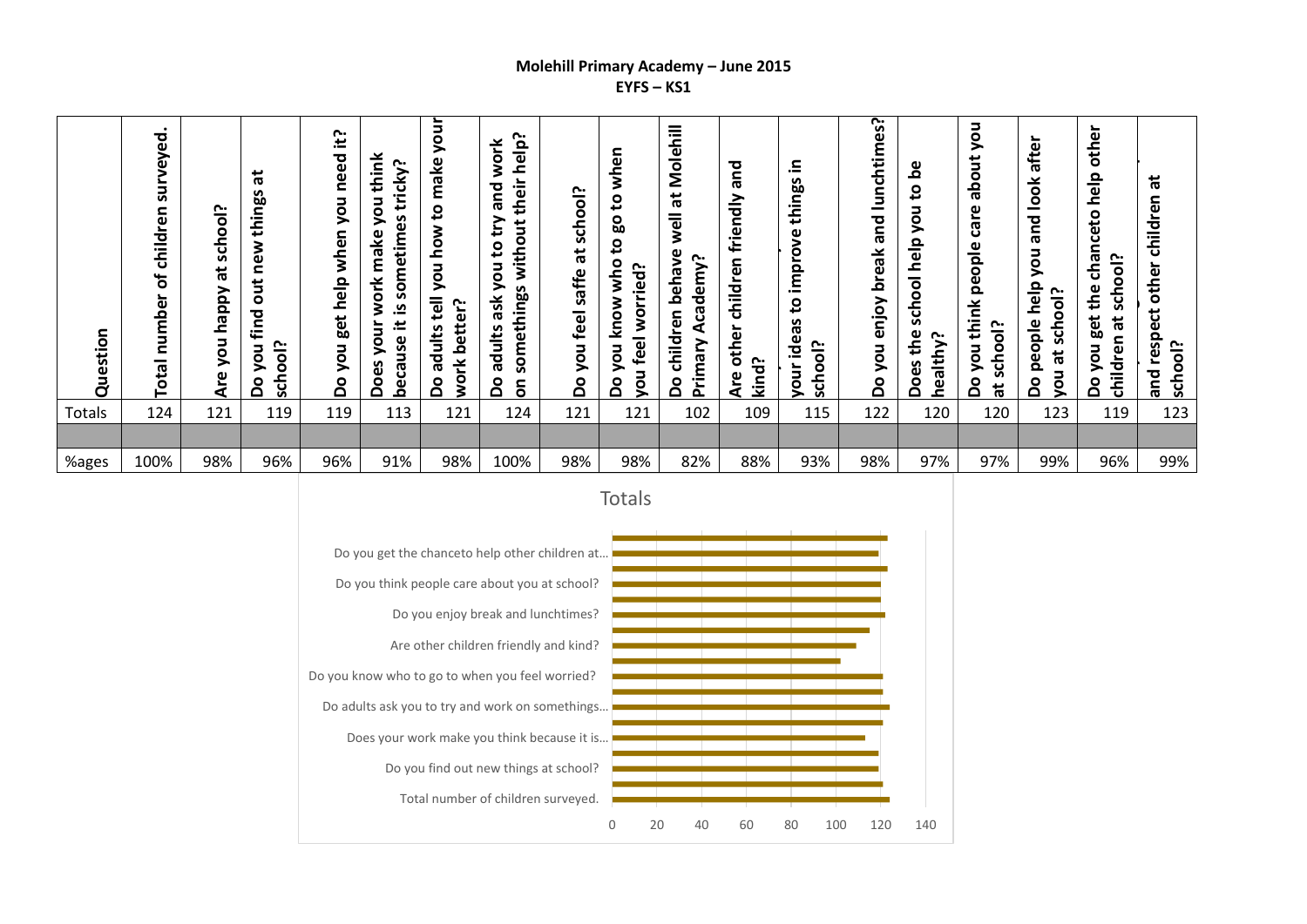#### *You told us that you like the following subjects the best:*

English, Maths, Art and PE

#### *You told us that you also enjoy:*

Golden Time, play times and trips

You said that you feel safe in the classroom but sometimes you didn't like the behaviour on the playground.

#### *You said you would like us to improve:*

The number of adults on the playground at lunchtimes The equipment on the playgrounds More clubs are needed

#### *What we've done:*

#### *Lunchtime behaviour:*

The members of the Senior Leadership Team (Mrs Brooker, Mrs Chapman, Mrs Jones and Miss Rice) and the Pastoral Support Team (Mrs Tindall and Mrs Hammond) have a lunchtime rota and at least 1 person from each team is on duty at lunchtimes. From September, more of the Teaching Assistants will also be on duty at lunchtimes.

#### *Playground equipment:*

The school council have completed a survey of classes to identify what changes/ equipment you would like. The school council are meeting with the PTFA to as for money to improve the playground facilities.

#### *Clubs:*

Mrs Brooker is going to ask every member of the teaching staff to run a club for at least 1 term so that there are more clubs for children to do.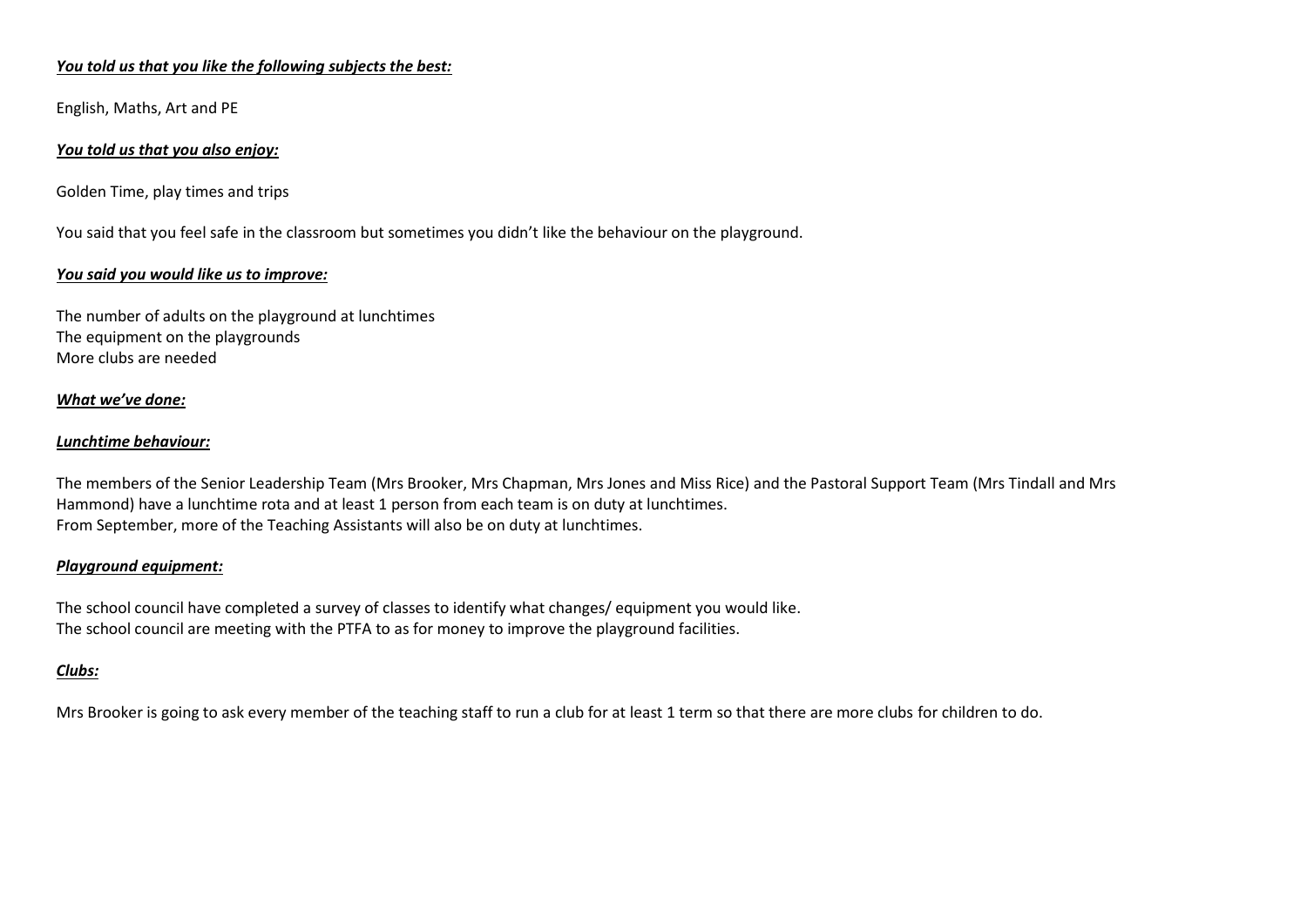## **KS2 Survey Results**

|                            | be a pupil at Molehill<br>primary Academy? | enjoy school?<br>Do you | out new<br>a lessons?<br>you find<br>things in<br>δo | lessons fun<br>exciting?<br>your<br>pue | when<br>Do you get help<br>stuck?<br>are<br>š                                                                                                                                                                                                                         | challenging and does<br>t make you think?                                                                                                                                                                          | you can imrpove<br>work?<br>Mou<br>our | next steps/targets?<br>you know your<br>8<br>D | and work<br>ndependently?<br>Yu to try | ä<br>safe<br>Do you feel<br>school? | worried or sad?<br>go to if you are                                                                                 | primary academy?<br>at Molehill<br><b>Well</b> | Are other children<br>riendly? | everyone treated<br>airly?<br><b>S</b> | Do you feel you are<br>istened to in class? | istened to during<br>unchtimes? | unchtimes and break<br>times? | can share your ideas<br>things?<br>o improve | Φ<br>Ō<br>you to<br>encourage<br>healthy? | help other children<br>school?<br>$\overline{5}$<br>$\vec{a}$ | respect other people<br>and things? |
|----------------------------|--------------------------------------------|-------------------------|------------------------------------------------------|-----------------------------------------|-----------------------------------------------------------------------------------------------------------------------------------------------------------------------------------------------------------------------------------------------------------------------|--------------------------------------------------------------------------------------------------------------------------------------------------------------------------------------------------------------------|----------------------------------------|------------------------------------------------|----------------------------------------|-------------------------------------|---------------------------------------------------------------------------------------------------------------------|------------------------------------------------|--------------------------------|----------------------------------------|---------------------------------------------|---------------------------------|-------------------------------|----------------------------------------------|-------------------------------------------|---------------------------------------------------------------|-------------------------------------|
| Yes                        | 55%                                        | 30%                     | 61%                                                  | 34%                                     | 52%                                                                                                                                                                                                                                                                   | 55%                                                                                                                                                                                                                | 72%                                    | 41%                                            | 62%                                    | 58%                                 | 71%                                                                                                                 | 13%                                            | 31%                            | 50%                                    | 45%                                         | 49%                             | 69%                           | 50%                                          | 66%                                       | 47%                                                           | 80%                                 |
| <b>Most of the</b><br>time | 38%                                        | 51%                     | 34%                                                  | 57%                                     | 45%                                                                                                                                                                                                                                                                   | 37%                                                                                                                                                                                                                | 25%                                    | 26%                                            | 29%                                    | 31%                                 | 16%                                                                                                                 | 74%                                            | 62%                            | 40%                                    | 39%                                         | <b>29%</b>                      | 24%                           | 33%                                          | 25%                                       | 36%                                                           | <b>12%</b>                          |
| <b>No</b>                  | 7%                                         | 16%                     | 5%                                                   | 9%                                      | 3%                                                                                                                                                                                                                                                                    | 7%                                                                                                                                                                                                                 | 3%                                     | 33%                                            | 9%                                     | 11%                                 | <b>13%</b>                                                                                                          | 13%                                            | 7%                             | 10%                                    | 16%                                         | 22%                             | 7%                            | 17%                                          | 9%                                        | 17%                                                           | 8%                                  |
|                            |                                            |                         |                                                      |                                         | Are you taught to respect other people and things?<br>Does the school encourage you to be healthy?<br>Do you know who to go to if you are worried or sad?<br>Do adults in school show you and tell you how you<br>Do you feel proud to be a pupil at Molehill primary | Do you enjoy lunchtimes and breaktimes?<br>Do you feel you are listened to in class?<br>Do adults encourage you to try and work<br>do you get help when you are stuck?<br>Do you find out new things in a lessons? | Are other children friendly?           |                                                |                                        | 0                                   | <b>KS2 pupil Survey results</b><br>20<br>40<br>$\blacksquare$ Yes $\blacksquare$ Most of the time $\blacksquare$ No | 60                                             | 80                             | 100<br>120                             | 140                                         | 160                             |                               |                                              |                                           |                                                               |                                     |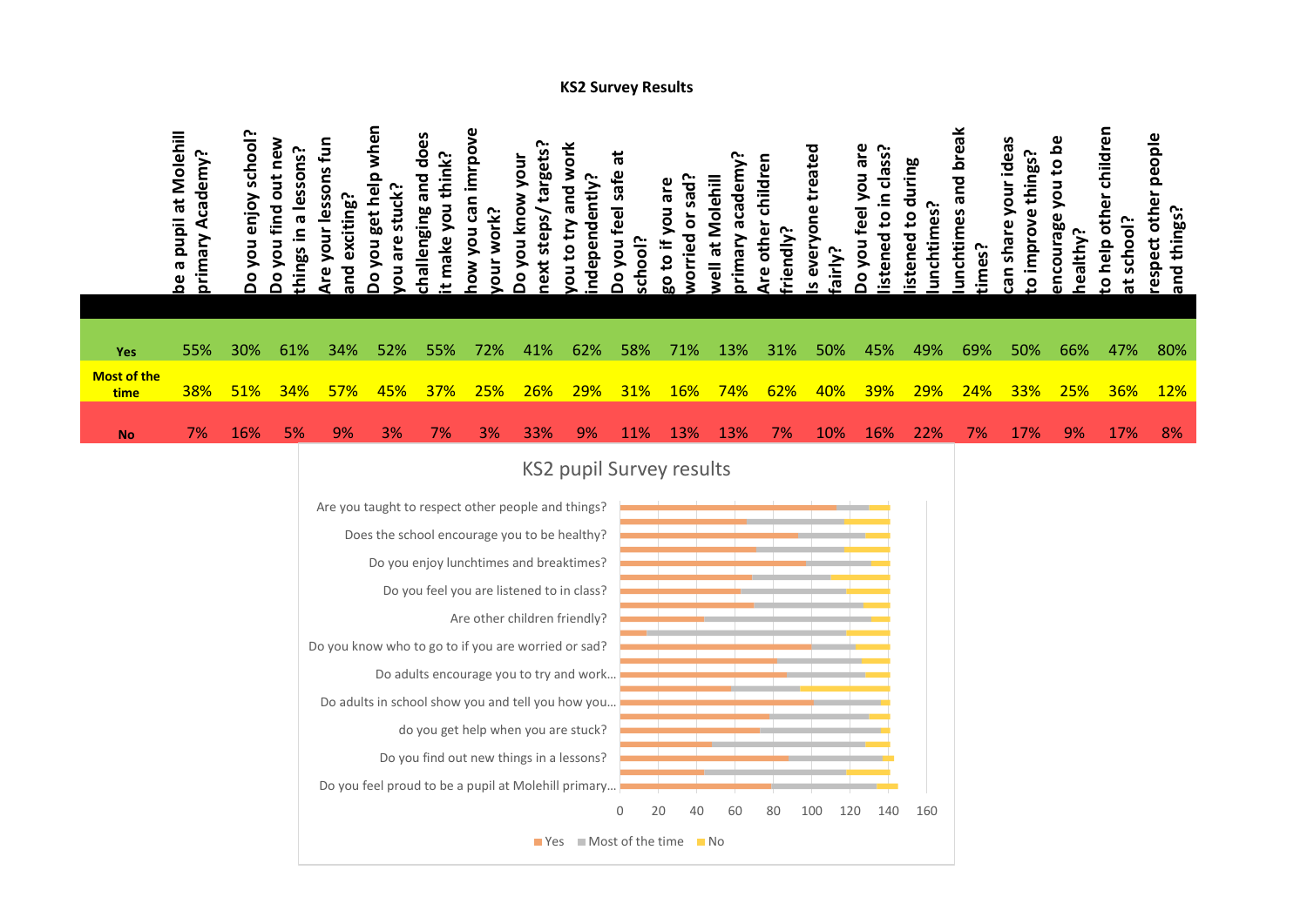## *You told us that you like the following subjects the best:*

English, Maths, Computing and PE

## *You told us that you also enjoy:*

Golden Time, play times, clubs, being on the school council and trips

You said that you feel safe in the classroom but sometimes you didn't like the behaviour on the playground. You said that you don't always know what your next steps or targets are.

#### *You said you would like us to improve:*

Behaviour at lunchtimes The equipment on the playgrounds More clubs are needed Better ICT equipment

## *What we've done:*

## *Next steps and targets:*

All members of staff have worked on improving the marking policy so that the marking in the book clearly lets you know what you need to focus on next. As a staff we are reviewing how we share your termly targets with you and how we can make sure that all pupils know what they are working towards. Subject leaders will also be talking to pupils from each class to ask you how you think we can do this/ what would help you.

## *Lunchtime behaviour:*

The members of the Senior Leadership Team (Mrs Brooker, Mrs Chapman, Mrs Jones and Miss Rice) and the Pastoral Support Team (Mrs Tindall and Mrs Hammond) have a lunchtime rota and at least 1 person from each team is on duty at lunchtimes. From September, more of the Teaching Assistants will also be on duty at lunchtimes.

## *Playground equipment:*

The school council have completed a survey of classes to identify what changes/ equipment you would like. The school council are meeting with the PTFA to as for money to improve the playground facilities.